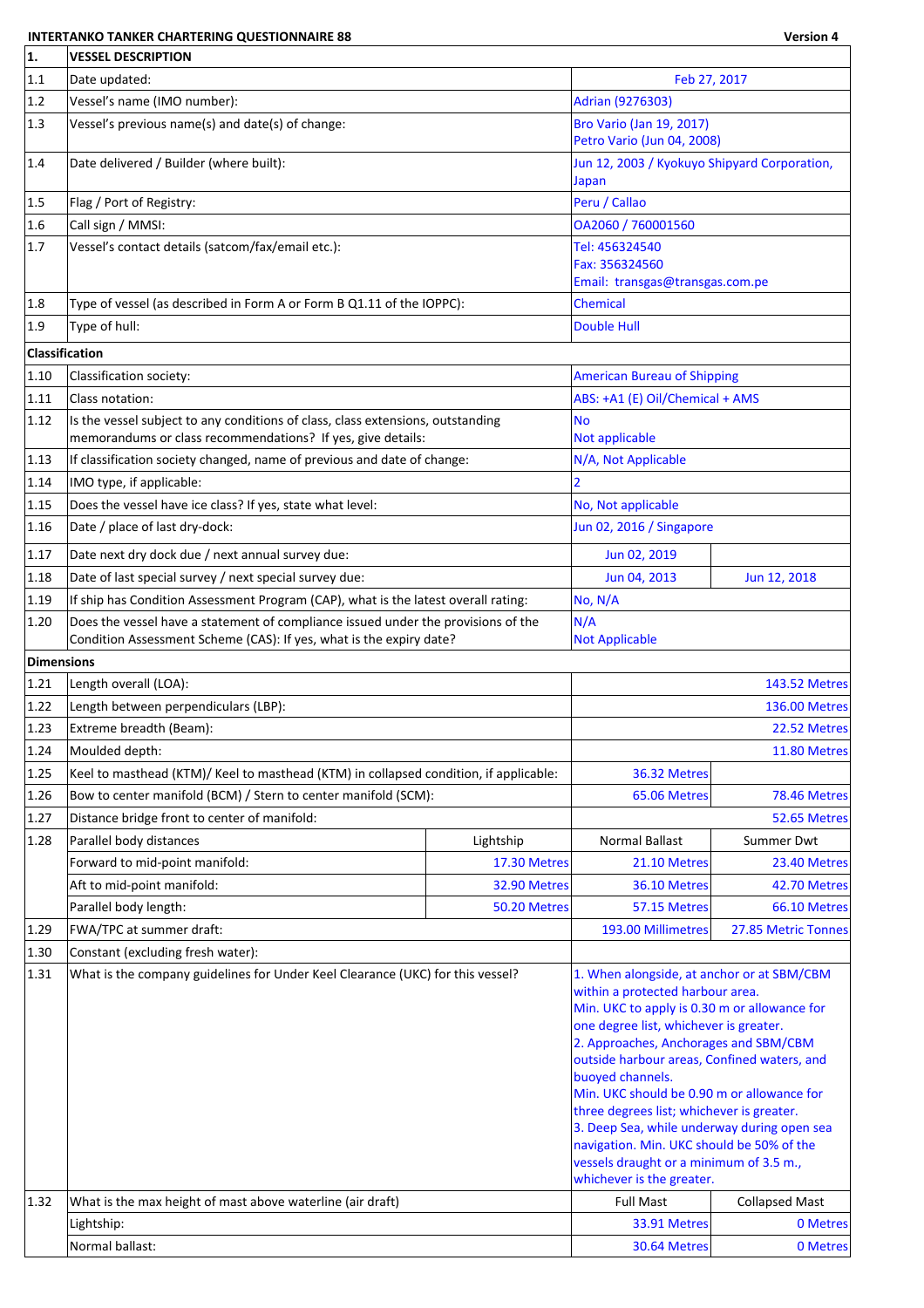|                 | At loaded summer deadweight:                           |                                                                                                                                                                                                                                                                                                        | 27.60 Metres | 0 Metres |
|-----------------|--------------------------------------------------------|--------------------------------------------------------------------------------------------------------------------------------------------------------------------------------------------------------------------------------------------------------------------------------------------------------|--------------|----------|
| <b>Tonnages</b> |                                                        |                                                                                                                                                                                                                                                                                                        |              |          |
| 1.33            | Net Tonnage:                                           |                                                                                                                                                                                                                                                                                                        |              | 5,296.00 |
| 1.34            | Gross Tonnage / Reduced Gross Tonnage (if applicable): |                                                                                                                                                                                                                                                                                                        | 9,882.00     |          |
| 1.35            | Suez Canal Tonnage - Gross (SCGT) / Net (SCNT):        |                                                                                                                                                                                                                                                                                                        | 10,052.21    | 8,700.46 |
| 1.36            | Panama Canal Net Tonnage (PCNT):                       |                                                                                                                                                                                                                                                                                                        |              | 0.00     |
|                 | <b>Ownership and Operation</b>                         |                                                                                                                                                                                                                                                                                                        |              |          |
| 1.37            | Registered owner - Full style:                         | <b>Transgas Shipping Lines SAC</b><br>Av. La Encalada 995 of 301, Urb. Monterrico<br>Santiago de Surco<br>Lima<br>Peru<br>Tel: +51 7167600<br><b>Fax: Not Applicable</b><br><b>Telex: Not Applicable</b><br>Email: gmedina@transgas.com.pe<br>Web: www.transgas.com.pe<br><b>Company IMO#: 1704039</b> |              |          |
| 1.38            | Technical operator - Full style:                       | <b>Transgas Shipping Lines SAC</b><br>AV. La Encalada 995 of 301, Urb. Monterrico<br>Santiago de Surco<br>Lima<br>Peru<br>Tel: 511 7167600<br><b>Fax: Not Applicable</b><br><b>Telex: Not Applicable</b><br>Email: gmedina@transgas.com.pe<br>Web: www.transgas.com.pe<br><b>Company IMO#: 1704039</b> |              |          |
| 1.39            | Commercial operator - Full style:                      | Transgas International, Inc.<br>5850 Coral Ridge Drive Suite 308<br>Coral Springs, FL. 33076<br><b>United States</b><br>Tel: +1 954 575 1414/1425<br><b>Telex: NA</b><br>Email: transgas@transgas.com.pe<br>Web: www.transgas.com.pe                                                                   |              |          |
| 1.40            | Disponent owner - Full style:                          |                                                                                                                                                                                                                                                                                                        |              |          |

| 2.             | <b>CERTIFICATION</b>                                                                    | <b>Issued</b>         | <b>Last Annual</b>    | <b>Expires</b>        |
|----------------|-----------------------------------------------------------------------------------------|-----------------------|-----------------------|-----------------------|
| 2.1            | Safety Equipment Certificate (SEC):                                                     | Jan 25, 2017          |                       | Jun 12, 2018          |
| 2.2            | Safety Radio Certificate (SRC):                                                         | Jan 25, 2017          |                       | Jun 12, 2018          |
| $ 2.3\rangle$  | Safety Construction Certificate (SCC):                                                  | Jan 25, 2017          |                       | Jun 12, 2018          |
| 2.4            | International Loadline Certificate (ILC):                                               | Jan 10, 2017          |                       | Jun 12, 2018          |
| 2.5            | International Oil Pollution Prevention Certificate (IOPPC):                             | Jan 26, 2017          |                       | Jun 12, 2018          |
| 2.6            | ISM Safety Management Certificate (SMC):                                                | Jan 25, 2017          |                       | Jun 12, 2018          |
| 2.7            | Document of Compliance (DOC):                                                           | Feb 13, 2016          | Oct 13, 2016          | Oct 17, 2018          |
| 2.8            | USCG Certificate of Compliance (COC):                                                   | <b>Not Applicable</b> | <b>Not Applicable</b> | <b>Not Applicable</b> |
| 2.9            | Civil Liability Convention (CLC) 1992 Certificate:                                      | Feb 20, 2017          | Not Applicable        | Feb 20, 2018          |
| $ 2.10\rangle$ | Civil Liability for Bunker Oil Pollution Damage Convention<br>(CLBC) Certificate:       | Feb 20, 2017          | Not Applicable        | Feb 20, 2018          |
| 2.11           | Ship Sanitation Control (SSCC)/Ship Sanitation Control<br>Exemption (SSCE) Certificate: |                       | Not Applicable        |                       |
| 2.12           | U.S. Certificate of Financial Responsibility (COFR):                                    | <b>Not Applicable</b> | Not Applicable        | <b>Not Applicable</b> |
| 2.13           | Certificate of Class (COC):                                                             | Aug 10, 2016          | Jun 02, 2016          | Jun 12, 2018          |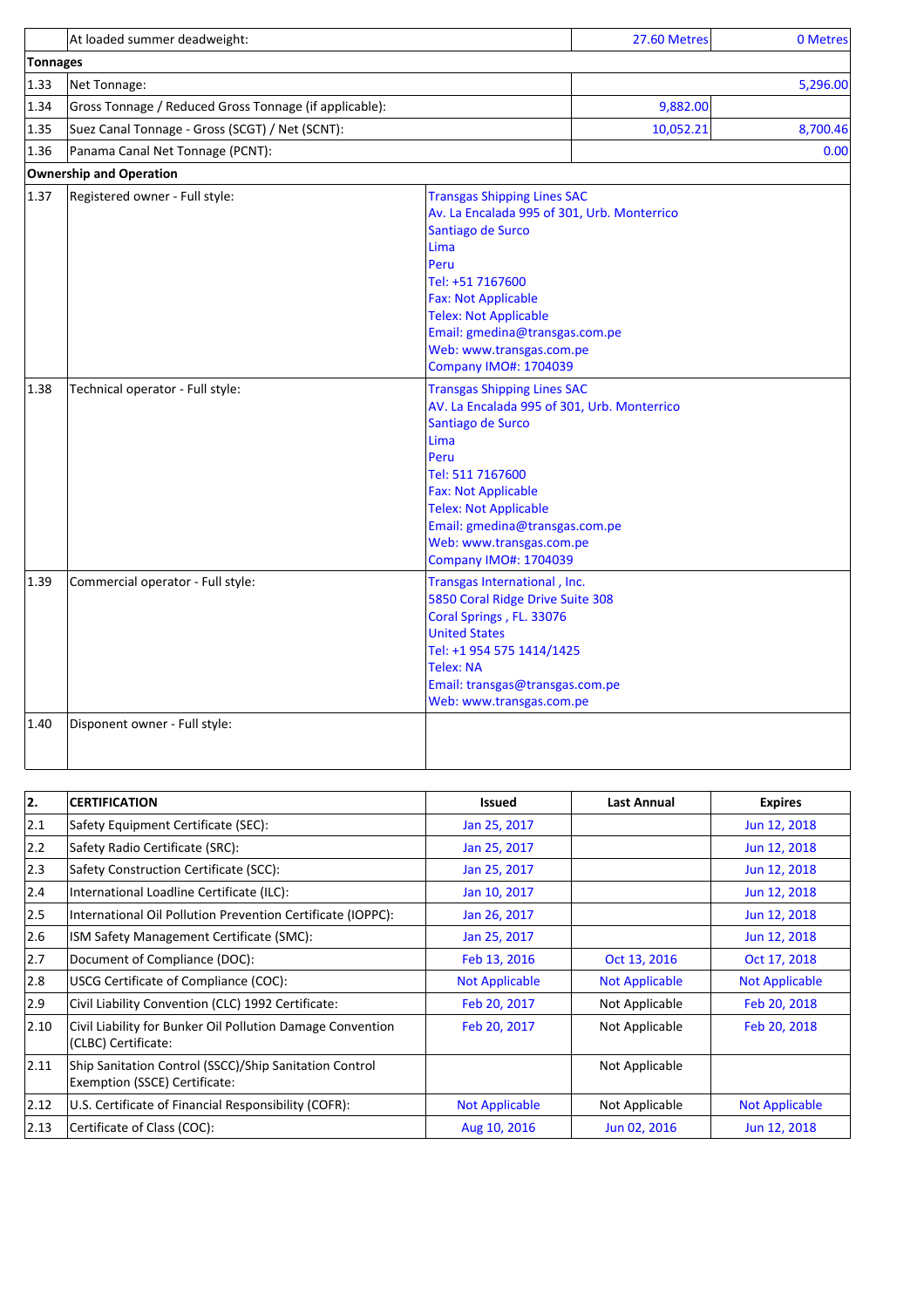| 2.14 | International Sewage Pollution Prevention Certificate (ISPPC):                                                                        | Jan 26, 2017 | Not Applicable        | Jun 12, 2018   |
|------|---------------------------------------------------------------------------------------------------------------------------------------|--------------|-----------------------|----------------|
| 2.15 | Certificate of Fitness (COF):                                                                                                         | Jan 21, 2017 |                       | Jun 20, 2018   |
| 2.16 | International Energy Efficiency Certificate (IEEC):                                                                                   | Jan 26, 2017 | Not Applicable        | Not Applicable |
| 2.17 | International Ship Security Certificate (ISSC):                                                                                       | Jan 25, 2017 | <b>Not Applicable</b> | Jun 12, 2018   |
| 2.18 | International Air Pollution Prevention Certificate (IAPPC):                                                                           | Jan 26, 2017 |                       | Jun 12, 2018   |
| 2.19 | Maritime Labour Certificate (MLC):                                                                                                    | Jan 31, 2017 | Not Applicable        | Jul 30, 2017   |
|      | Documentation                                                                                                                         |              |                       |                |
| 2.20 | Owner warrant that vessel is member of ITOPF and will remain so for the entire<br>duration of this voyage/contract:                   |              | N/A                   |                |
| 2.21 | Does vessel have in place a Drug and Alcohol Policy complying with OCIMF guidelines<br>for Control of Drugs and Alcohol Onboard Ship? |              | <b>Yes</b>            |                |
| 2.22 | Is the ITF Special Agreement on board (if applicable)?                                                                                | N/A          |                       |                |
| 2.23 | <b>ITF Blue Card expiry date:</b>                                                                                                     |              | <b>Not Applicable</b> |                |

| 3.  | <b>CREW</b>                                                 |                                                                                                                                                                                                                                                                                                                                                                                      |                                                                                                                              |
|-----|-------------------------------------------------------------|--------------------------------------------------------------------------------------------------------------------------------------------------------------------------------------------------------------------------------------------------------------------------------------------------------------------------------------------------------------------------------------|------------------------------------------------------------------------------------------------------------------------------|
| 3.1 | Nationality of Master:                                      |                                                                                                                                                                                                                                                                                                                                                                                      |                                                                                                                              |
| 3.2 | Number and Nationality of Officers:                         |                                                                                                                                                                                                                                                                                                                                                                                      | 7                                                                                                                            |
| 3.3 | Number and Nationality of Crew:                             |                                                                                                                                                                                                                                                                                                                                                                                      | 11<br>Peruvian                                                                                                               |
| 3.4 | What is the common working language onboard:                |                                                                                                                                                                                                                                                                                                                                                                                      | <b>Spanish</b>                                                                                                               |
| 3.5 | Do officers speak and understand English?                   |                                                                                                                                                                                                                                                                                                                                                                                      | Yes                                                                                                                          |
| 3.6 | If Officers/Crew employed by a Manning Agency - Full style: | Officers:<br><b>Transgas Shiping Lines SAC</b><br>Lima<br>Tel: +511 7167600<br><b>Telex: Not applicable</b><br>Email: gestiondegentedemar@transgas.com.pe<br><b>Web: Not applicable</b><br>Crew:<br><b>Transgas Shipping Lines SAC</b><br>Lima<br>Tel: 511 7167600<br>Fax: same<br><b>Telex: Not applicable</b><br>Email: gestiondegentedemar@transgas.com.pe<br>Web: Not applicable | Av La Encalada 995 of 301 Urb Monterrico, Santiago de Surco<br>Av. La Encalada 995 Of 301 Urb La Encalada, Santiago de Surco |

| 4.            | <b>FOR USA CALLS</b>                                                                                                                     |                                                                            |
|---------------|------------------------------------------------------------------------------------------------------------------------------------------|----------------------------------------------------------------------------|
| 4.1           | Has the vessel Operator submitted a Vessel Spill Response Plan to the US Coast Guard<br>which has been approved by official USCG letter? | N/A                                                                        |
| $ 4.2\rangle$ | Qualified individual (QI) - Full style:                                                                                                  | N/A<br>N/A<br>Tel: N/A<br>Fax: N/A<br>Telex: N/A<br>Email: N/A<br>Web: N/A |
| $ 4.3\rangle$ | Oil Spill Response Organization (OSRO) - Full style:                                                                                     | N/A<br>N/A<br>Tel: N/A<br>Fax: N/A<br>Telex: N/A<br>Email: N/A<br>Web: N/A |

| <b>CARGO AND BALLAST HANDLING</b>                                                          |                    |
|--------------------------------------------------------------------------------------------|--------------------|
| Double Hull Vessels                                                                        |                    |
| Is vessel fitted with centerline bulkhead in all cargo tanks? If Yes, solid or perforated: | <b>Pres. Solid</b> |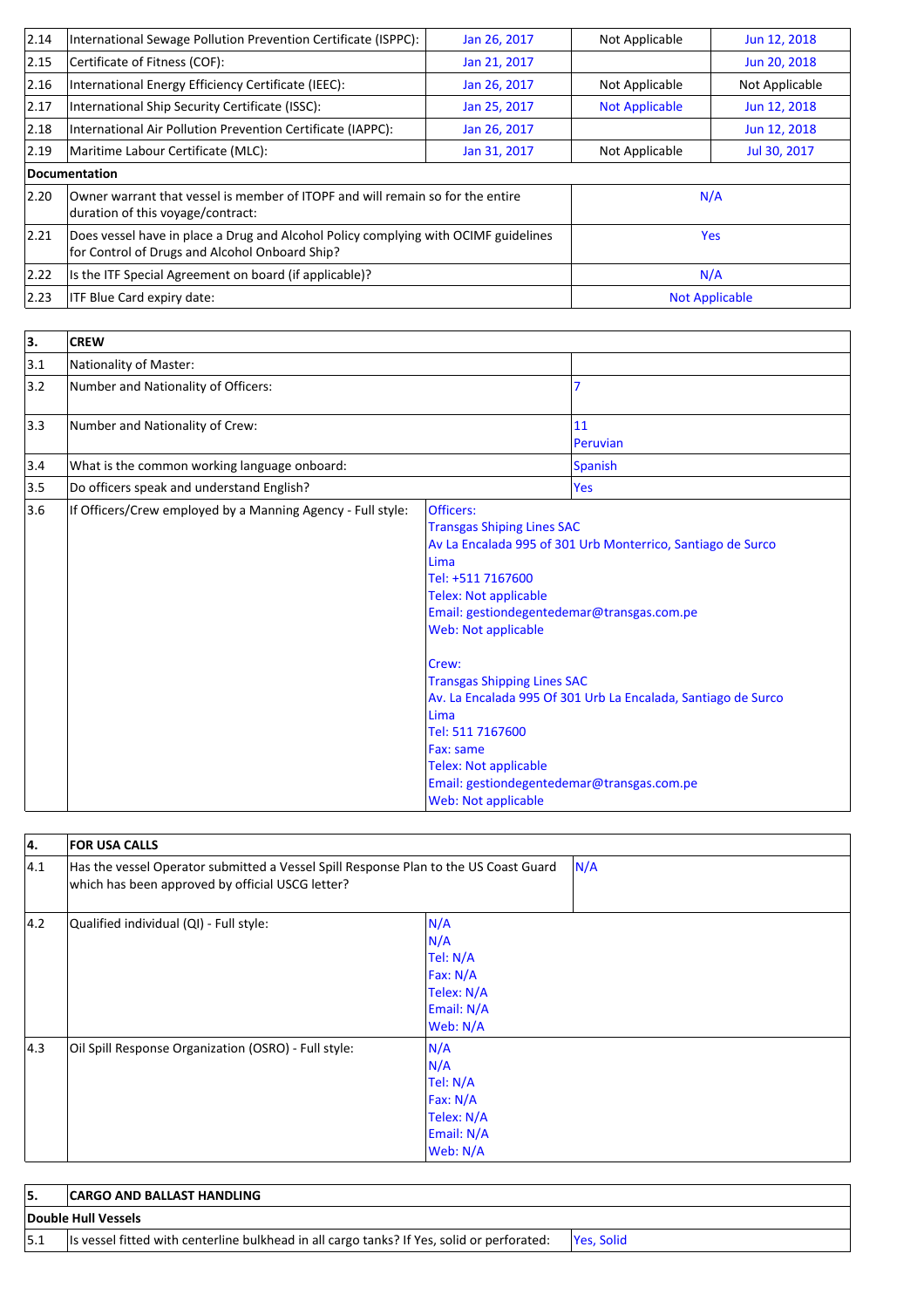|                    | Loadline Information                                                                                                         |                                                                                                                                                                                                                                                                                                                                    |                                  |                                     |                                   |
|--------------------|------------------------------------------------------------------------------------------------------------------------------|------------------------------------------------------------------------------------------------------------------------------------------------------------------------------------------------------------------------------------------------------------------------------------------------------------------------------------|----------------------------------|-------------------------------------|-----------------------------------|
| 5.2                | Loadline                                                                                                                     | Freeboard                                                                                                                                                                                                                                                                                                                          | Draft                            | Deadweight                          | Displacement                      |
|                    | Summer:                                                                                                                      | 3.12 Metres                                                                                                                                                                                                                                                                                                                        | 8.72 Metres                      | 16,596.00 Metric<br><b>Tonnes</b>   | 21,503.00 Metric<br><b>Tonnes</b> |
|                    | Winter:                                                                                                                      | 3.30 Metres                                                                                                                                                                                                                                                                                                                        | 8.53 Metres                      | 16,094.00 Metric<br><b>Tonnes</b>   | 21,001.00 Metric<br><b>Tonnes</b> |
|                    | Tropical:                                                                                                                    | 2.93 Metres                                                                                                                                                                                                                                                                                                                        | 8.90 Metres                      | 17,101.00 Metric<br><b>Tonnes</b>   | 22,008.00 Metric<br><b>Tonnes</b> |
|                    | Lightship:                                                                                                                   | 9.29 Metres                                                                                                                                                                                                                                                                                                                        | 2.41 Metres                      | Not Applicable                      | 4,907.00 Metric Tonnes            |
|                    | <b>Normal Ballast Condition:</b>                                                                                             | 7.00 Metres                                                                                                                                                                                                                                                                                                                        | 4.83 Metres                      | 6,218.00 Metric Tonnes              | 11,218.00 Metric<br><b>Tonnes</b> |
| 5.3                | Does vessel have multiple SDWT? If yes, please provide all assigned loadlines:                                               |                                                                                                                                                                                                                                                                                                                                    |                                  | <b>No</b><br>N/A                    |                                   |
|                    | <b>Cargo Tank Capacities</b>                                                                                                 |                                                                                                                                                                                                                                                                                                                                    |                                  |                                     |                                   |
| 5.4                | Number of cargo tanks and total cubic capacity (98%):                                                                        |                                                                                                                                                                                                                                                                                                                                    |                                  | 16                                  | 17,856.621 Cu. Metres             |
| 5.5                | Capacity (98%) of each natural segregation with double valve (specify tanks):                                                | Seg#1: 1431.98 m3 (COT 1W)<br>Seg#2: 2595.99 m3 (COT 2W)<br>Seg#3: 1939.4 m3 (COT 3W)<br>Seg#4: 2784.94 m3 (COT 4W)<br>Seg#5: 2361.84 m3 (COT 5W)<br>Seg#6: 2920.28 m3 (COT 6W)<br>Seg#7: 1667.221 m3 (COT 7W)<br>Seg#8: 2154.97 m3 (COT 8W)<br>Seg#9: 792.8 m3 (SLOP TK P/S) (Vsl 7 MF's<br>connected to all COT via X over V/Vs) |                                  |                                     |                                   |
| 5.6                | Number of slop tanks and total cubic capacity (98%):                                                                         | $\overline{2}$                                                                                                                                                                                                                                                                                                                     | 792.80 Cu. Metres                |                                     |                                   |
| 5.7                | Specify segregations which slops tanks belong to and their capacity with double valve:                                       |                                                                                                                                                                                                                                                                                                                                    |                                  | <b>Slop tanks</b>                   |                                   |
| 5.8                | Residual/Retention oil tank(s) capacity (98%), if applicable:                                                                |                                                                                                                                                                                                                                                                                                                                    |                                  |                                     |                                   |
| 5.9                | Does vessel have Segregated Ballast Tanks (SBT) or Clean Ballast Tanks (CBT):                                                |                                                                                                                                                                                                                                                                                                                                    |                                  | <b>SBT</b>                          |                                   |
| <b>SBT Vessels</b> |                                                                                                                              |                                                                                                                                                                                                                                                                                                                                    |                                  |                                     |                                   |
| 5.10               | What is total SBT capacity and percentage of SDWT vessel can maintain?                                                       |                                                                                                                                                                                                                                                                                                                                    | 6,984.12 Cu. Metres              | 42.00%                              |                                   |
| 5.11               | Does vessel meet the requirements of MARPOL Annex I Reg 18.2:                                                                |                                                                                                                                                                                                                                                                                                                                    |                                  | Yes                                 |                                   |
|                    | <b>Cargo Handling and Pumping Systems</b>                                                                                    |                                                                                                                                                                                                                                                                                                                                    |                                  |                                     |                                   |
| 5.12               | How many grades/products can vessel load/discharge with double valve segregation:                                            |                                                                                                                                                                                                                                                                                                                                    |                                  |                                     | 6                                 |
| 5.13               | Are there any cargo tank filling restrictions?<br>If yes, specify number of slack tanks, max s.g., ullage restrictions etc.: |                                                                                                                                                                                                                                                                                                                                    |                                  | Yes<br>Max loading rate 1000m3/hour |                                   |
| 5.14               | Pumps                                                                                                                        | No.                                                                                                                                                                                                                                                                                                                                | Type                             | Capacity                            | At What Head (sg=1.0)             |
|                    | Cargo Pumps:                                                                                                                 | 16<br>$\overline{2}$                                                                                                                                                                                                                                                                                                               | Deep Well Pump<br>Deep Well Pump | 500 M3/HR<br>200 M3/HR              | 115 Meters<br>115 Meters          |
|                    | Cargo Eductors:                                                                                                              |                                                                                                                                                                                                                                                                                                                                    |                                  |                                     |                                   |
|                    | Stripping:                                                                                                                   |                                                                                                                                                                                                                                                                                                                                    |                                  |                                     |                                   |
|                    | <b>Ballast Pumps:</b>                                                                                                        | $\overline{2}$                                                                                                                                                                                                                                                                                                                     | Centrifugal                      | 350 Cu. Metres/Hour                 | 20 Metres                         |
|                    | <b>Ballast Eductors:</b>                                                                                                     |                                                                                                                                                                                                                                                                                                                                    |                                  |                                     |                                   |
| 5.15               | Max loading rate for homogenous cargo per manifold connection:                                                               |                                                                                                                                                                                                                                                                                                                                    |                                  |                                     | 800 Cu. Metres/Hour               |
| 5.16               | Max loading rate for homogenous cargo loaded simultaneously through all manifolds:                                           |                                                                                                                                                                                                                                                                                                                                    |                                  |                                     | 2,800.00 Cu. Metres/Hour          |
| 5.17               | How many cargo pumps can be run simultaneously at full capacity:                                                             |                                                                                                                                                                                                                                                                                                                                    |                                  |                                     |                                   |
|                    | <b>Cargo Control Room</b>                                                                                                    |                                                                                                                                                                                                                                                                                                                                    |                                  |                                     |                                   |
| 5.18               | Is ship fitted with a Cargo Control Room (CCR)?                                                                              |                                                                                                                                                                                                                                                                                                                                    |                                  |                                     | Yes                               |
| 5.19               | Can tank innage / ullage be read from the CCR?                                                                               |                                                                                                                                                                                                                                                                                                                                    |                                  |                                     | <b>Yes</b>                        |
|                    | <b>Gauging and Sampling</b>                                                                                                  |                                                                                                                                                                                                                                                                                                                                    |                                  |                                     |                                   |
| 5.20               | Can cargo be transferred under closed loading conditions in accordance with ISGOTT<br>11.1.6.6?                              |                                                                                                                                                                                                                                                                                                                                    |                                  |                                     | Yes                               |
| 5.21               | What type of fixed closed tank gauging system is fitted:                                                                     |                                                                                                                                                                                                                                                                                                                                    |                                  | <b>Float</b>                        |                                   |
| 5.22               | Number of portable gauging units (example- MMC) on board:                                                                    |                                                                                                                                                                                                                                                                                                                                    |                                  |                                     |                                   |
| 5.23               | Are overfill (high) alarms fitted? If Yes, indicate whether to all tanks or partial:                                         |                                                                                                                                                                                                                                                                                                                                    |                                  | Yes, All                            |                                   |
| 5.24               | Are cargo tanks fitted with multipoint gauging? If yes, specify type and locations:                                          |                                                                                                                                                                                                                                                                                                                                    |                                  | N/A, Not applicable                 |                                   |
| 5.25               | Is gauging system certified and calibrated? If no, specify which ones are not calibrated:                                    |                                                                                                                                                                                                                                                                                                                                    |                                  | Yes, Not applicable                 |                                   |
|                    | <b>Vapor Emission Control System (VECS)</b>                                                                                  |                                                                                                                                                                                                                                                                                                                                    |                                  |                                     |                                   |
| 5.26               | Is a Vapour Emission Control System (VECS) fitted?                                                                           |                                                                                                                                                                                                                                                                                                                                    | <b>Yes</b>                       |                                     |                                   |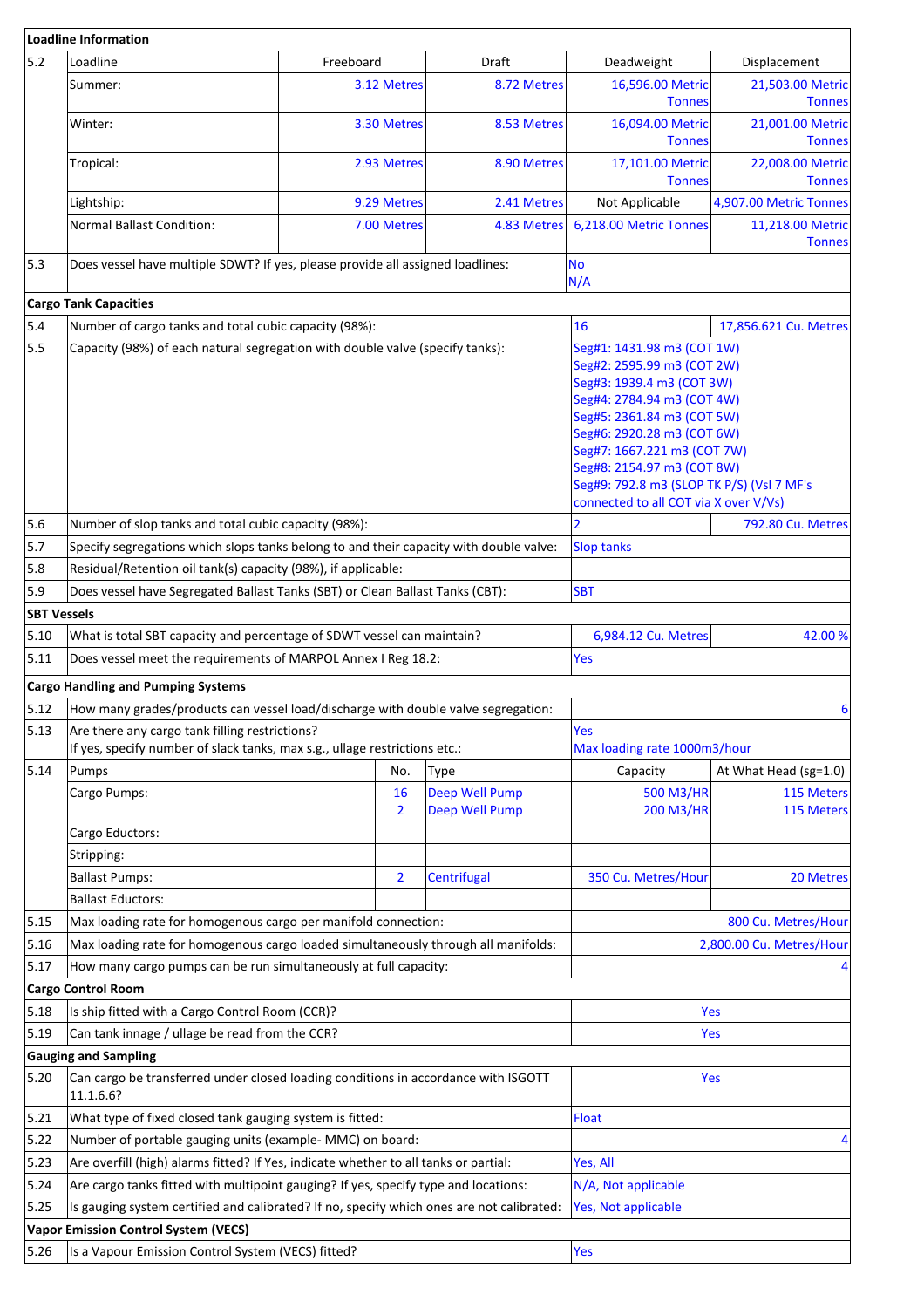| 1, 10" x 06", JIS/ANSI<br>Number / size / type of VECS reducers:<br>Venting<br>State what type of venting system is fitted:<br><b>P.V Valve</b><br><b>Cargo Manifolds and Reducers</b><br>Does vessel comply with the latest edition of the OCIMF 'Recommendations for Oil<br>Yes<br>Tanker Manifolds and Associated Equipment'?<br>Total number / size of cargo manifold connections on each side:<br>6 / 350.00 Millimetres<br>What type of valves are fitted at manifold:<br><b>Cast Steel Gate Valve</b><br>What is the material/rating of the manifold:<br><b>Stainless Steel /</b><br>Does the vessel have a Common Line Manifold connection? If yes, describe:<br>Not applicable<br>Distance between cargo manifold centers:<br>2,085.00 Millimetres<br>Distance ships rail to manifold:<br>2,290.00 Millimetres<br>Distance manifold to ships side:<br>2,550.00 Millimetres<br>Top of rail to center of manifold:<br>420.00 Millimetres<br>5.38<br>Distance main deck to center of manifold:<br>1,710.00 Millimetres<br>950.00 Millimetres<br>5.40<br>Spill tank grating to center of manifold:<br>Manifold height above the waterline in normal ballast / at SDWT condition:<br>8.70 Metres<br>4.81 Metres<br>Number / size / type of reducers:<br>2 x 350/350mm (14/14")<br>5.42<br>4 x 350/300mm (14/12")<br>4 x 350/250mm (14/10")<br>4 x 350/200mm (14/8")<br>4 x 350/150mm (14/6")<br><b>JIS and ASA</b><br>Is vessel fitted with a stern manifold? If yes, state size:<br>No,<br>Heating<br>5.44<br>Coiled<br>Cargo / slop tanks fitted with a cargo heating system?<br>Material<br><b>Type</b><br><b>SS</b><br><b>Steam heating coil</b><br>Cargo Tanks:<br>Yes<br>except in 4 and 6 P/S<br>tanks<br><b>SS</b><br>Slop Tanks:<br><b>Steam heating coil</b><br>Yes<br>75.0 °C / 167.0 °F<br>5.45<br>Maximum temperature cargo can be loaded / maintained:<br>5.46<br>Minimum temperature cargo can be loaded / maintained:<br>Coating / Anodes<br>5.47<br><b>Tank Coating</b><br>Coated<br>Anodes<br><b>Type</b><br>To What Extent<br><b>Phenol Epoxy</b><br>Cargo tanks:<br>Yes<br><b>Whole Tank</b><br><b>No</b><br><b>Ballast tanks:</b><br>Yes<br><b>Modified Epoxy</b><br><b>Whole Tank</b><br>Yes<br><b>Phernol Epoxy</b><br><b>Whole Tank</b><br>Slop tanks:<br>Yes<br><b>No</b> | 5.27 | Number/size of VECS manifolds (per side): |  |  | $\mathbf{1}$ | <b>250 Millimetres</b> |
|--------------------------------------------------------------------------------------------------------------------------------------------------------------------------------------------------------------------------------------------------------------------------------------------------------------------------------------------------------------------------------------------------------------------------------------------------------------------------------------------------------------------------------------------------------------------------------------------------------------------------------------------------------------------------------------------------------------------------------------------------------------------------------------------------------------------------------------------------------------------------------------------------------------------------------------------------------------------------------------------------------------------------------------------------------------------------------------------------------------------------------------------------------------------------------------------------------------------------------------------------------------------------------------------------------------------------------------------------------------------------------------------------------------------------------------------------------------------------------------------------------------------------------------------------------------------------------------------------------------------------------------------------------------------------------------------------------------------------------------------------------------------------------------------------------------------------------------------------------------------------------------------------------------------------------------------------------------------------------------------------------------------------------------------------------------------------------------------------------------------------------------------------------------------------------------------------------------------------------------------------------------------------------------------------------|------|-------------------------------------------|--|--|--------------|------------------------|
|                                                                                                                                                                                                                                                                                                                                                                                                                                                                                                                                                                                                                                                                                                                                                                                                                                                                                                                                                                                                                                                                                                                                                                                                                                                                                                                                                                                                                                                                                                                                                                                                                                                                                                                                                                                                                                                                                                                                                                                                                                                                                                                                                                                                                                                                                                        | 5.28 |                                           |  |  |              |                        |
|                                                                                                                                                                                                                                                                                                                                                                                                                                                                                                                                                                                                                                                                                                                                                                                                                                                                                                                                                                                                                                                                                                                                                                                                                                                                                                                                                                                                                                                                                                                                                                                                                                                                                                                                                                                                                                                                                                                                                                                                                                                                                                                                                                                                                                                                                                        |      |                                           |  |  |              |                        |
|                                                                                                                                                                                                                                                                                                                                                                                                                                                                                                                                                                                                                                                                                                                                                                                                                                                                                                                                                                                                                                                                                                                                                                                                                                                                                                                                                                                                                                                                                                                                                                                                                                                                                                                                                                                                                                                                                                                                                                                                                                                                                                                                                                                                                                                                                                        | 5.29 |                                           |  |  |              |                        |
|                                                                                                                                                                                                                                                                                                                                                                                                                                                                                                                                                                                                                                                                                                                                                                                                                                                                                                                                                                                                                                                                                                                                                                                                                                                                                                                                                                                                                                                                                                                                                                                                                                                                                                                                                                                                                                                                                                                                                                                                                                                                                                                                                                                                                                                                                                        |      |                                           |  |  |              |                        |
|                                                                                                                                                                                                                                                                                                                                                                                                                                                                                                                                                                                                                                                                                                                                                                                                                                                                                                                                                                                                                                                                                                                                                                                                                                                                                                                                                                                                                                                                                                                                                                                                                                                                                                                                                                                                                                                                                                                                                                                                                                                                                                                                                                                                                                                                                                        | 5.30 |                                           |  |  |              |                        |
|                                                                                                                                                                                                                                                                                                                                                                                                                                                                                                                                                                                                                                                                                                                                                                                                                                                                                                                                                                                                                                                                                                                                                                                                                                                                                                                                                                                                                                                                                                                                                                                                                                                                                                                                                                                                                                                                                                                                                                                                                                                                                                                                                                                                                                                                                                        | 5.31 |                                           |  |  |              |                        |
|                                                                                                                                                                                                                                                                                                                                                                                                                                                                                                                                                                                                                                                                                                                                                                                                                                                                                                                                                                                                                                                                                                                                                                                                                                                                                                                                                                                                                                                                                                                                                                                                                                                                                                                                                                                                                                                                                                                                                                                                                                                                                                                                                                                                                                                                                                        | 5.32 |                                           |  |  |              |                        |
|                                                                                                                                                                                                                                                                                                                                                                                                                                                                                                                                                                                                                                                                                                                                                                                                                                                                                                                                                                                                                                                                                                                                                                                                                                                                                                                                                                                                                                                                                                                                                                                                                                                                                                                                                                                                                                                                                                                                                                                                                                                                                                                                                                                                                                                                                                        | 5.33 |                                           |  |  |              |                        |
|                                                                                                                                                                                                                                                                                                                                                                                                                                                                                                                                                                                                                                                                                                                                                                                                                                                                                                                                                                                                                                                                                                                                                                                                                                                                                                                                                                                                                                                                                                                                                                                                                                                                                                                                                                                                                                                                                                                                                                                                                                                                                                                                                                                                                                                                                                        | 5.34 |                                           |  |  |              |                        |
|                                                                                                                                                                                                                                                                                                                                                                                                                                                                                                                                                                                                                                                                                                                                                                                                                                                                                                                                                                                                                                                                                                                                                                                                                                                                                                                                                                                                                                                                                                                                                                                                                                                                                                                                                                                                                                                                                                                                                                                                                                                                                                                                                                                                                                                                                                        | 5.35 |                                           |  |  |              |                        |
|                                                                                                                                                                                                                                                                                                                                                                                                                                                                                                                                                                                                                                                                                                                                                                                                                                                                                                                                                                                                                                                                                                                                                                                                                                                                                                                                                                                                                                                                                                                                                                                                                                                                                                                                                                                                                                                                                                                                                                                                                                                                                                                                                                                                                                                                                                        | 5.36 |                                           |  |  |              |                        |
|                                                                                                                                                                                                                                                                                                                                                                                                                                                                                                                                                                                                                                                                                                                                                                                                                                                                                                                                                                                                                                                                                                                                                                                                                                                                                                                                                                                                                                                                                                                                                                                                                                                                                                                                                                                                                                                                                                                                                                                                                                                                                                                                                                                                                                                                                                        | 5.37 |                                           |  |  |              |                        |
|                                                                                                                                                                                                                                                                                                                                                                                                                                                                                                                                                                                                                                                                                                                                                                                                                                                                                                                                                                                                                                                                                                                                                                                                                                                                                                                                                                                                                                                                                                                                                                                                                                                                                                                                                                                                                                                                                                                                                                                                                                                                                                                                                                                                                                                                                                        |      |                                           |  |  |              |                        |
|                                                                                                                                                                                                                                                                                                                                                                                                                                                                                                                                                                                                                                                                                                                                                                                                                                                                                                                                                                                                                                                                                                                                                                                                                                                                                                                                                                                                                                                                                                                                                                                                                                                                                                                                                                                                                                                                                                                                                                                                                                                                                                                                                                                                                                                                                                        | 5.39 |                                           |  |  |              |                        |
|                                                                                                                                                                                                                                                                                                                                                                                                                                                                                                                                                                                                                                                                                                                                                                                                                                                                                                                                                                                                                                                                                                                                                                                                                                                                                                                                                                                                                                                                                                                                                                                                                                                                                                                                                                                                                                                                                                                                                                                                                                                                                                                                                                                                                                                                                                        |      |                                           |  |  |              |                        |
|                                                                                                                                                                                                                                                                                                                                                                                                                                                                                                                                                                                                                                                                                                                                                                                                                                                                                                                                                                                                                                                                                                                                                                                                                                                                                                                                                                                                                                                                                                                                                                                                                                                                                                                                                                                                                                                                                                                                                                                                                                                                                                                                                                                                                                                                                                        | 5.41 |                                           |  |  |              |                        |
|                                                                                                                                                                                                                                                                                                                                                                                                                                                                                                                                                                                                                                                                                                                                                                                                                                                                                                                                                                                                                                                                                                                                                                                                                                                                                                                                                                                                                                                                                                                                                                                                                                                                                                                                                                                                                                                                                                                                                                                                                                                                                                                                                                                                                                                                                                        |      |                                           |  |  |              |                        |
|                                                                                                                                                                                                                                                                                                                                                                                                                                                                                                                                                                                                                                                                                                                                                                                                                                                                                                                                                                                                                                                                                                                                                                                                                                                                                                                                                                                                                                                                                                                                                                                                                                                                                                                                                                                                                                                                                                                                                                                                                                                                                                                                                                                                                                                                                                        | 5.43 |                                           |  |  |              |                        |
|                                                                                                                                                                                                                                                                                                                                                                                                                                                                                                                                                                                                                                                                                                                                                                                                                                                                                                                                                                                                                                                                                                                                                                                                                                                                                                                                                                                                                                                                                                                                                                                                                                                                                                                                                                                                                                                                                                                                                                                                                                                                                                                                                                                                                                                                                                        |      |                                           |  |  |              |                        |
|                                                                                                                                                                                                                                                                                                                                                                                                                                                                                                                                                                                                                                                                                                                                                                                                                                                                                                                                                                                                                                                                                                                                                                                                                                                                                                                                                                                                                                                                                                                                                                                                                                                                                                                                                                                                                                                                                                                                                                                                                                                                                                                                                                                                                                                                                                        |      |                                           |  |  |              |                        |
|                                                                                                                                                                                                                                                                                                                                                                                                                                                                                                                                                                                                                                                                                                                                                                                                                                                                                                                                                                                                                                                                                                                                                                                                                                                                                                                                                                                                                                                                                                                                                                                                                                                                                                                                                                                                                                                                                                                                                                                                                                                                                                                                                                                                                                                                                                        |      |                                           |  |  |              |                        |
|                                                                                                                                                                                                                                                                                                                                                                                                                                                                                                                                                                                                                                                                                                                                                                                                                                                                                                                                                                                                                                                                                                                                                                                                                                                                                                                                                                                                                                                                                                                                                                                                                                                                                                                                                                                                                                                                                                                                                                                                                                                                                                                                                                                                                                                                                                        |      |                                           |  |  |              |                        |
|                                                                                                                                                                                                                                                                                                                                                                                                                                                                                                                                                                                                                                                                                                                                                                                                                                                                                                                                                                                                                                                                                                                                                                                                                                                                                                                                                                                                                                                                                                                                                                                                                                                                                                                                                                                                                                                                                                                                                                                                                                                                                                                                                                                                                                                                                                        |      |                                           |  |  |              | 60 °C / 140 °F         |
|                                                                                                                                                                                                                                                                                                                                                                                                                                                                                                                                                                                                                                                                                                                                                                                                                                                                                                                                                                                                                                                                                                                                                                                                                                                                                                                                                                                                                                                                                                                                                                                                                                                                                                                                                                                                                                                                                                                                                                                                                                                                                                                                                                                                                                                                                                        |      |                                           |  |  |              |                        |
|                                                                                                                                                                                                                                                                                                                                                                                                                                                                                                                                                                                                                                                                                                                                                                                                                                                                                                                                                                                                                                                                                                                                                                                                                                                                                                                                                                                                                                                                                                                                                                                                                                                                                                                                                                                                                                                                                                                                                                                                                                                                                                                                                                                                                                                                                                        |      |                                           |  |  |              |                        |
|                                                                                                                                                                                                                                                                                                                                                                                                                                                                                                                                                                                                                                                                                                                                                                                                                                                                                                                                                                                                                                                                                                                                                                                                                                                                                                                                                                                                                                                                                                                                                                                                                                                                                                                                                                                                                                                                                                                                                                                                                                                                                                                                                                                                                                                                                                        |      |                                           |  |  |              |                        |
|                                                                                                                                                                                                                                                                                                                                                                                                                                                                                                                                                                                                                                                                                                                                                                                                                                                                                                                                                                                                                                                                                                                                                                                                                                                                                                                                                                                                                                                                                                                                                                                                                                                                                                                                                                                                                                                                                                                                                                                                                                                                                                                                                                                                                                                                                                        |      |                                           |  |  |              |                        |
|                                                                                                                                                                                                                                                                                                                                                                                                                                                                                                                                                                                                                                                                                                                                                                                                                                                                                                                                                                                                                                                                                                                                                                                                                                                                                                                                                                                                                                                                                                                                                                                                                                                                                                                                                                                                                                                                                                                                                                                                                                                                                                                                                                                                                                                                                                        |      |                                           |  |  |              |                        |
|                                                                                                                                                                                                                                                                                                                                                                                                                                                                                                                                                                                                                                                                                                                                                                                                                                                                                                                                                                                                                                                                                                                                                                                                                                                                                                                                                                                                                                                                                                                                                                                                                                                                                                                                                                                                                                                                                                                                                                                                                                                                                                                                                                                                                                                                                                        |      |                                           |  |  |              |                        |

| 16.  | <b>INERT GAS AND CRUDE OIL WASHING</b>                                 |          |
|------|------------------------------------------------------------------------|----------|
| 6.1  | Is a Crude Oil Washing (COW) installation fitted / operational?        | N/A/N/A  |
| 16.2 | Is an Inert Gas System (IGS) fitted / operational?                     | No / N/A |
| 16.3 | Is IGS supplied by flue gas, inert gas (IG) generator and/or nitrogen: |          |

| 7.   | <b>MOORING</b>   |              |          |          |        |                          |
|------|------------------|--------------|----------|----------|--------|--------------------------|
| 7.1  | Wires (on drums) | No.          | Diameter | Material | Length | <b>Breaking Strength</b> |
|      | Forecastle:      |              |          |          |        |                          |
|      | Main deck fwd:   | $\mathbf{0}$ |          |          |        |                          |
|      | Main deck aft:   | $\mathbf{0}$ |          |          |        |                          |
|      | Poop deck:       |              |          |          |        |                          |
| 7.2  | Wire tails       | No.          | Diameter | Material | Length | <b>Breaking Strength</b> |
|      | Forecastle:      | $\mathbf 0$  |          |          |        |                          |
|      | Main deck fwd:   |              |          |          |        |                          |
|      | Main deck aft:   |              |          |          |        |                          |
|      | Poop deck:       |              |          |          |        |                          |
| 17.3 | Ropes (on drums) | No.          | Diameter | Material | Length | <b>Breaking Strength</b> |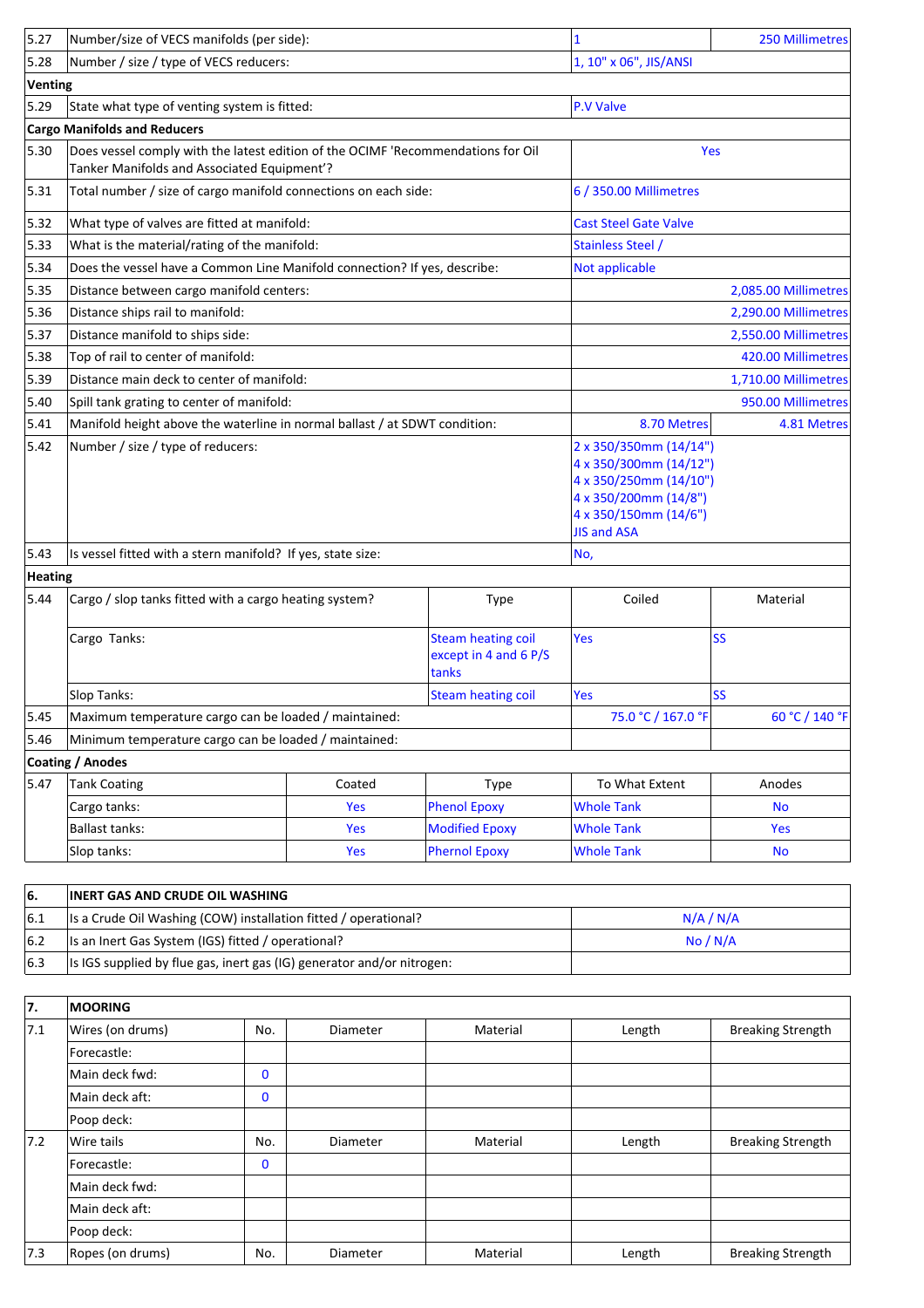|                   | Forecastle:                                                                                                                                                                                      | 5              |                       | 48.00 Millimetres Megaflex (40% polyester<br>and 60% pp mono<br>mixed) | <b>220.00 Metres</b>                                                 | 44.00 Metric Tonnes      |
|-------------------|--------------------------------------------------------------------------------------------------------------------------------------------------------------------------------------------------|----------------|-----------------------|------------------------------------------------------------------------|----------------------------------------------------------------------|--------------------------|
|                   | Main deck fwd:                                                                                                                                                                                   | $\bf{0}$       |                       |                                                                        |                                                                      |                          |
|                   | Main deck aft:                                                                                                                                                                                   | $\mathbf{0}$   |                       |                                                                        |                                                                      |                          |
|                   | Poop deck:                                                                                                                                                                                       | 4              |                       | 48.00 Millimetres Megaflex (40% polyester<br>and 60% pp mono<br>mixed) | <b>220.00 Metres</b>                                                 | 44.00 Metric Tonnes      |
| 7.4               | Other lines                                                                                                                                                                                      | No.            | Diameter              | Material                                                               | Length                                                               | <b>Breaking Strength</b> |
|                   | Forecastle:                                                                                                                                                                                      | $\overline{2}$ |                       | 48.00 Millimetres Megaflex (40% polyester<br>and 60% pp mono<br>mixed) | <b>220.00 Metres</b>                                                 | 44.00 Metric Tonnes      |
|                   | Main deck fwd:                                                                                                                                                                                   |                |                       |                                                                        |                                                                      |                          |
|                   | Main deck aft:                                                                                                                                                                                   | $\mathbf{0}$   |                       |                                                                        |                                                                      |                          |
|                   | Poop deck:                                                                                                                                                                                       | $\overline{2}$ |                       | 48.00 Millimetres Megaflex (40% polyester<br>and 60% pp mono<br>mixed) | <b>220.00 Metres</b>                                                 | 44.00 Metric Tonnes      |
| 7.5               | Winches                                                                                                                                                                                          | No.            | No. Drums             | <b>Motive Power</b>                                                    | <b>Brake Capacity</b>                                                | Type of Brake            |
|                   | Forecastle:                                                                                                                                                                                      | 3              | 1 Single and 2 Double | <b>Hydraulic</b>                                                       | 22.50 Metric Tonnes manual                                           |                          |
|                   | Main deck fwd:                                                                                                                                                                                   | $\bf{0}$       | <b>Double Drums</b>   |                                                                        |                                                                      |                          |
|                   | Main deck aft:                                                                                                                                                                                   |                |                       |                                                                        |                                                                      |                          |
|                   | Poop deck:                                                                                                                                                                                       | $\overline{2}$ | <b>Double</b>         | <b>Hydraulic</b>                                                       | 22.50 Metric Tonnes manual                                           |                          |
| 7.6               | Bitts, closed chocks/fairleads                                                                                                                                                                   |                | No. Bitts             | <b>SWL Bitts</b>                                                       | No. Closed Chocks                                                    | <b>SWL Closed Chocks</b> |
|                   | Forecastle:                                                                                                                                                                                      |                | 4                     | <b>33 Metric Tonnes</b>                                                | 1                                                                    | <b>86 Metric Tonnes</b>  |
|                   | Main deck fwd:                                                                                                                                                                                   |                | $\overline{2}$        | <b>20 Metric Tonnes</b>                                                | $\overline{2}$                                                       | <b>20 Metric Tonnes</b>  |
|                   | Main deck aft:                                                                                                                                                                                   |                | 2                     | <b>20 Metric Tonnes</b>                                                | $\overline{2}$                                                       | <b>20 Metric Tonnes</b>  |
|                   | Poop deck:                                                                                                                                                                                       |                | 5                     | <b>33 Metric Tonnes</b>                                                | 3                                                                    | <b>20 Metric Tonnes</b>  |
|                   | Anchors/Emergency Towing System                                                                                                                                                                  |                |                       |                                                                        |                                                                      |                          |
| 7.7               | Number of shackles on port / starboard cable:                                                                                                                                                    |                |                       |                                                                        | 9/9                                                                  |                          |
| 7.8               | Type / SWL of Emergency Towing system forward:                                                                                                                                                   |                |                       |                                                                        | Not applicable                                                       | <b>0 Metric Tonnes</b>   |
| 7.9               | Type / SWL of Emergency Towing system aft:                                                                                                                                                       |                |                       |                                                                        | N.A.                                                                 | <b>0 Metric Tonnes</b>   |
| <b>Escort Tug</b> |                                                                                                                                                                                                  |                |                       |                                                                        |                                                                      |                          |
| 7.10              | What is size / SWL of closed chock and/or fairleads of enclosed type on stern:                                                                                                                   |                |                       |                                                                        | 290 x 250                                                            | 20.00 Metric Tonnes      |
| 7.11              | What is SWL of bollard on poop deck suitable for escort tug:                                                                                                                                     |                |                       |                                                                        |                                                                      | 33.00 Metric Tonnes      |
|                   | <b>Bow/Stern Thruster</b>                                                                                                                                                                        |                |                       |                                                                        |                                                                      |                          |
| 7.12              | What is brake horse power of bow thruster (if fitted):                                                                                                                                           |                |                       |                                                                        | Yes, 952.00 bhp                                                      |                          |
| 7.13              | What is brake horse power of stern thruster (if fitted):                                                                                                                                         |                |                       |                                                                        | No, 0.00 bhp                                                         |                          |
|                   | <b>Single Point Mooring (SPM) Equipment</b>                                                                                                                                                      |                |                       |                                                                        |                                                                      |                          |
| 7.14              | Does the vessel meet the recommendations in the latest edition of OCIMF<br>Recommendations for Equipment Employed in the Bow Mooring of Conventional<br>Tankers at Single Point Moorings (SPM)'? |                |                       |                                                                        | N/A                                                                  |                          |
| 7.15              | If fitted, how many chain stoppers:                                                                                                                                                              |                |                       |                                                                        | 1                                                                    |                          |
| 7.16              | State type / SWL of chain stopper(s):                                                                                                                                                            |                |                       |                                                                        | <b>SMIT Bracket</b>                                                  | 86.00 Metric Tonnes      |
| 7.17              | What is the maximum size chain diameter the bow stopper(s) can handle:                                                                                                                           |                |                       |                                                                        |                                                                      | 130.00 Millimetres       |
| 7.18              | Distance between the bow fairlead and chain stopper/bracket:                                                                                                                                     |                |                       |                                                                        |                                                                      | 1,500 Millimetres        |
| 7.19              | Is bow chock and/or fairlead of enclosed type of OCIMF recommended size<br>(600mm x 450mm)? If not, give details of size:                                                                        |                |                       |                                                                        | <b>No</b><br>400 x 300                                               |                          |
| 7.20              | Lifting Equipment<br>Derrick / Crane description (Number, SWL and location):                                                                                                                     |                |                       |                                                                        | Derricks: 0.00 Tonnes, Cranes: 1 x 10.00 Tonnes<br>Main deck, center |                          |
| 7.21              | What is maximum outreach of cranes / derricks outboard of the ship's side:<br>4.00 Metres                                                                                                        |                |                       |                                                                        |                                                                      |                          |
|                   | Ship To Ship Transfer (STS) / Helicopter Operations                                                                                                                                              |                |                       |                                                                        |                                                                      |                          |
| 7.22              | Does vessel comply with recommendations contained in OCIMF/ICS Ship To Ship<br>Transfer Guide (Petroleum, Chemicals or Liquified Gas, as applicable)?                                            |                |                       |                                                                        | Yes                                                                  |                          |
| 7.23              | Can the ship comply with the ICS Helicopter Guidelines? If Yes, state whether winching<br>or landing area provided and diameter of the circle provided:                                          |                |                       |                                                                        | No,<br>0.00 Metres                                                   |                          |
| 8.                | <b>MISCELLANEOUS</b>                                                                                                                                                                             |                |                       |                                                                        |                                                                      |                          |